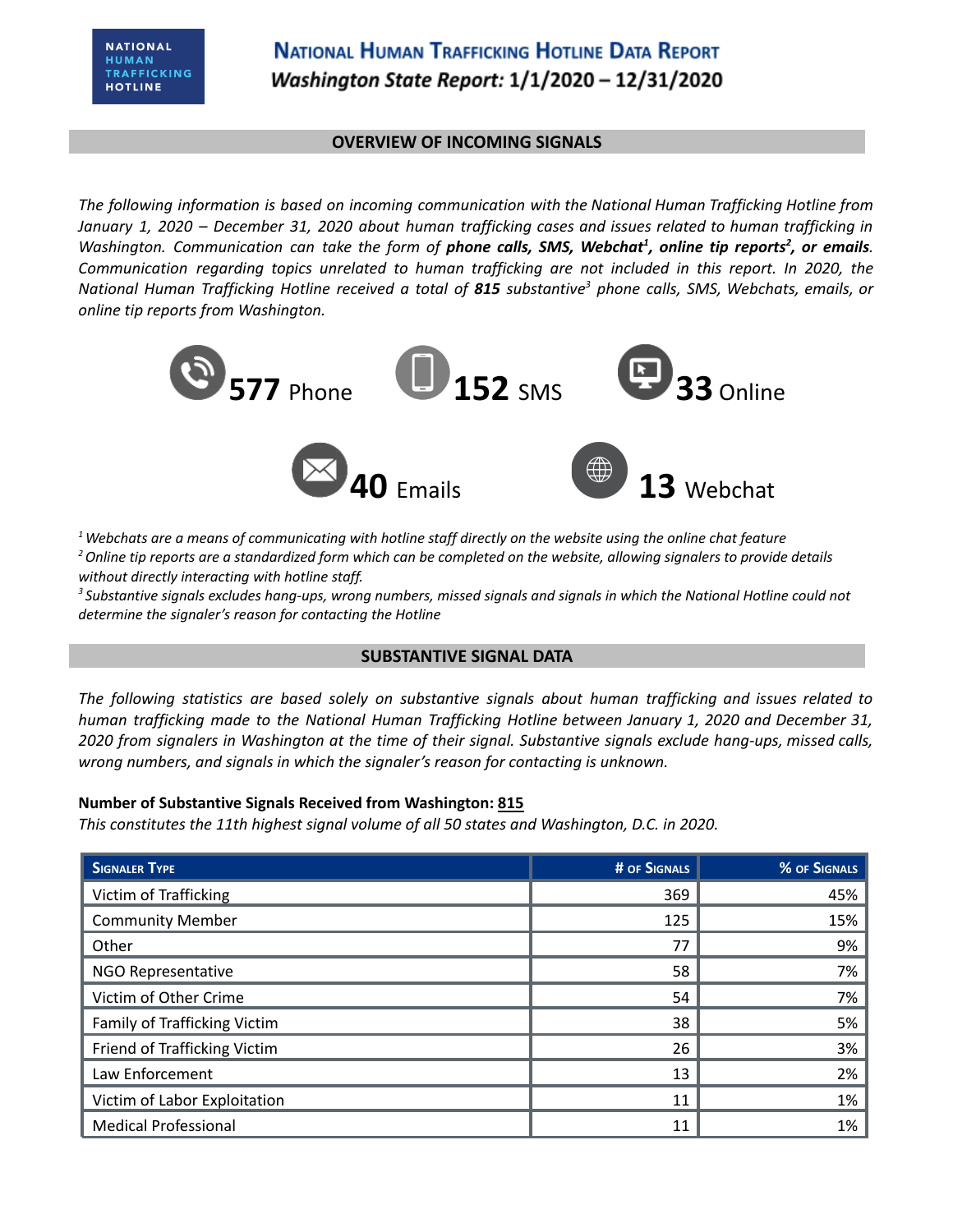# **NATIONAL HUMAN TRAFFICKING HOTLINE DATA REPORT** Washington State Report: 1/1/2020 - 12/31/2020

| Legal Professional                                          |     | 1% |
|-------------------------------------------------------------|-----|----|
| <b>Business</b>                                             |     | 1% |
| <b>Buyer of Commercial Sex</b>                              |     | 0% |
| Mental Health Professional                                  |     | 0% |
| Caller Types Referenced Fewer than Three Times <sup>1</sup> | 13  | 2% |
| TOTAL # OF SUBSTANTIVE SIGNALS                              | 815 |    |

<sup>1</sup>To protect the identity of the people we serve, the National Human Trafficking Hotline does not disclose exact statistics *related to venues, industries, victim information or caller information referenced fewer than three times.*

#### **DATA ABOUT HUMAN TRAFFICKING SITUATIONS**

Each request submitted to the hotline is evaluated for evidence of potential human trafficking. In Washington, a *total of 238 unique situations (incidents) of potential human trafficking were reported to the hotline.*

| <b>PRIMARY REASON FOR CONTACTING THE NATIONAL HOTLINE</b> | # OF SITUATIONS | <b>% OF SITUATIONS</b> |
|-----------------------------------------------------------|-----------------|------------------------|
| Access Service Referrals                                  | 71              | 30%                    |
| Report a Trafficking Tip                                  | 149             | 63%                    |
| <b>Request Crisis Assistance</b>                          | 18              | 8%                     |
| Request General Information <sup>2</sup>                  |                 | 0%                     |
| TOTAL # OF SITUATIONS                                     | 238             |                        |

<sup>2</sup>Requests for general information are situations in which an individual who is aware of a specific situation of potential trafficking may contact the National Human Trafficking Hotline for general information about human trafficking or to learn more about services available to trafficking victims. Requests for T&TA (Training and Technical Assistance) are situations in which service providers or law enforcement working with a victim of trafficking contact the National Hotline for technical *assistance.*

| <b>VENUE/INDUSTRY OF POTENTIAL TRAFFICKING</b>           | <b># OF SITUATIONS</b> | <b>% OF SITUATIONS</b> |
|----------------------------------------------------------|------------------------|------------------------|
| <b>Sex</b>                                               | 173                    | 73%                    |
| Venue Not Specified                                      | 82                     | 34%                    |
| <b>Illicit Massage/Spa Business</b>                      | 17                     | 7%                     |
| Pornography                                              | 15                     | 6%                     |
| Residence-Based Commercial Sex                           | 14                     | 6%                     |
| Hotel/Motel-Based                                        | 14                     | 6%                     |
| Online Ad, Venue Unknown                                 | 11                     | 5%                     |
| Street-Based                                             | 9                      | 4%                     |
| Other Venue                                              |                        | 3%                     |
| <b>Escort/Delivery Service</b>                           | 3                      | 1%                     |
| Venues Referenced in Fewer than Three Cases <sup>4</sup> |                        | 0%                     |
| Labor                                                    | 31                     | 13%                    |
| <b>Industry Not Specified</b>                            | 6                      | 3%                     |
| Agriculture/Farms                                        | 5                      | 2%                     |